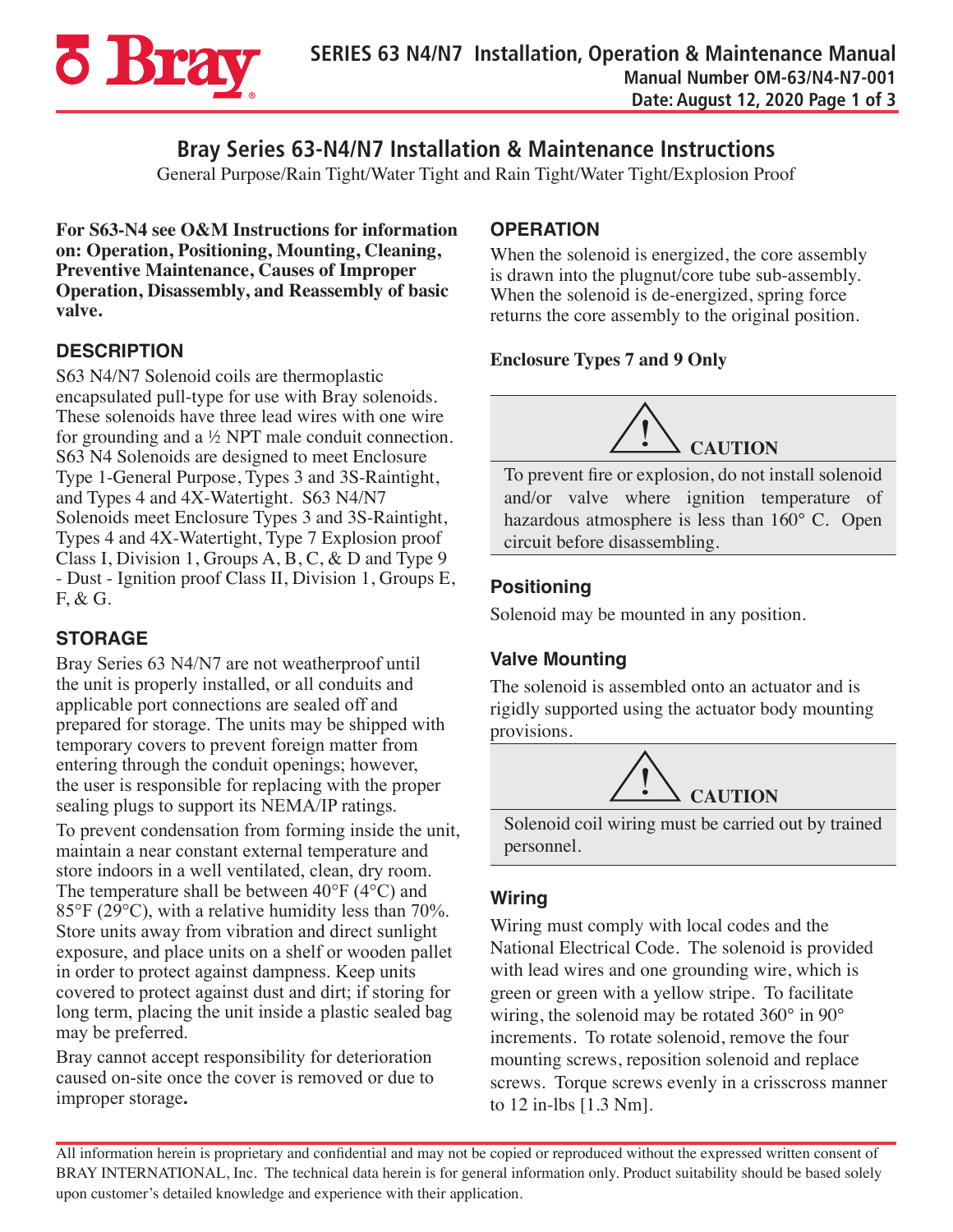

Solenoids have a ½-14 NPT male thread. For connection to rigid metal conduit, metal type NPT electrical fittings should be used.



For the watertight and explosion proof solenoid, electrical fittings must be approved for use in hazardous locations.



Temperature of external casing of coil can burn skin.

### **Solenoid Temperature**

Standard solenoids are designed for continuous duty service. When the solenoid is energized for a long period, the solenoid becomes hot and can be touched by hand only for an instant. This is a safe operating temperature.

## **MAINTENANCE**



To prevent the possibility of personal injury or property damage, turn off electrical power, depressurize valve, and vent medium to a safe area before servicing. .

## **Cleaning**

All solenoid valves should be cleaned periodically. The time between cleaning will vary depending on medium and service conditions. In general, if the voltage to the solenoid is correct, sluggish valve operation, excessive noise, or leakage will indicate that cleaning is required. In the extreme case, faulty valve operation will occur and the valve may fail to shift. Clean strainer or filter when cleaning the valve.

#### **Preventive Maintenance**

- Keep the medium flowing through the solenoid valve as free from dirt and foreign material as possible.
- While in service, the solenoid valve should be operated at least once a month to ensure proper opening and closing.
- Depending on the medium and service conditions, periodic inspection of internal valve parts for damage or excessive wear is recommended. Thoroughly clean all parts. Replace any worn or damaged parts.

### **Causes of Improper Operation**

- **• Faulty Control Circuit:** Check the electrical system by energizing the solenoid. A metallic click signifies that the solenoid is operating. Absence of the click indicates loss of power supply. Check for loose or blown fuses, opencircuited or grounded solenoid, broken lead wires or splice connections.
- **• Burned-Out Solenoid:** Check for open-circuited solenoid. Check supply voltage; it must be the same as specified on nameplate and marked on the solenoid. Check ambient temperature and check that the core is not jammed. If necessary, replace pilot valve.
- Low Voltage: Check voltage across the solenoid leads. Voltage must be at least 85% of rated voltage.

#### **ORDERING INFORMATION FOR REPLACEMENT PILOT VALVE WITH SOLENOID:**

- 1. Specify valve Catalog Number
- 2. Solenoid Catalog Number
- 3. Serial Number
- 4. Voltage
- 5. Frequency

All information herein is proprietary and confidential and may not be copied or reproduced without the expressed written consent of BRAY INTERNATIONAL, Inc. The technical data herein is for general information only. Product suitability should be based solely upon customer's detailed knowledge and experience with their application.